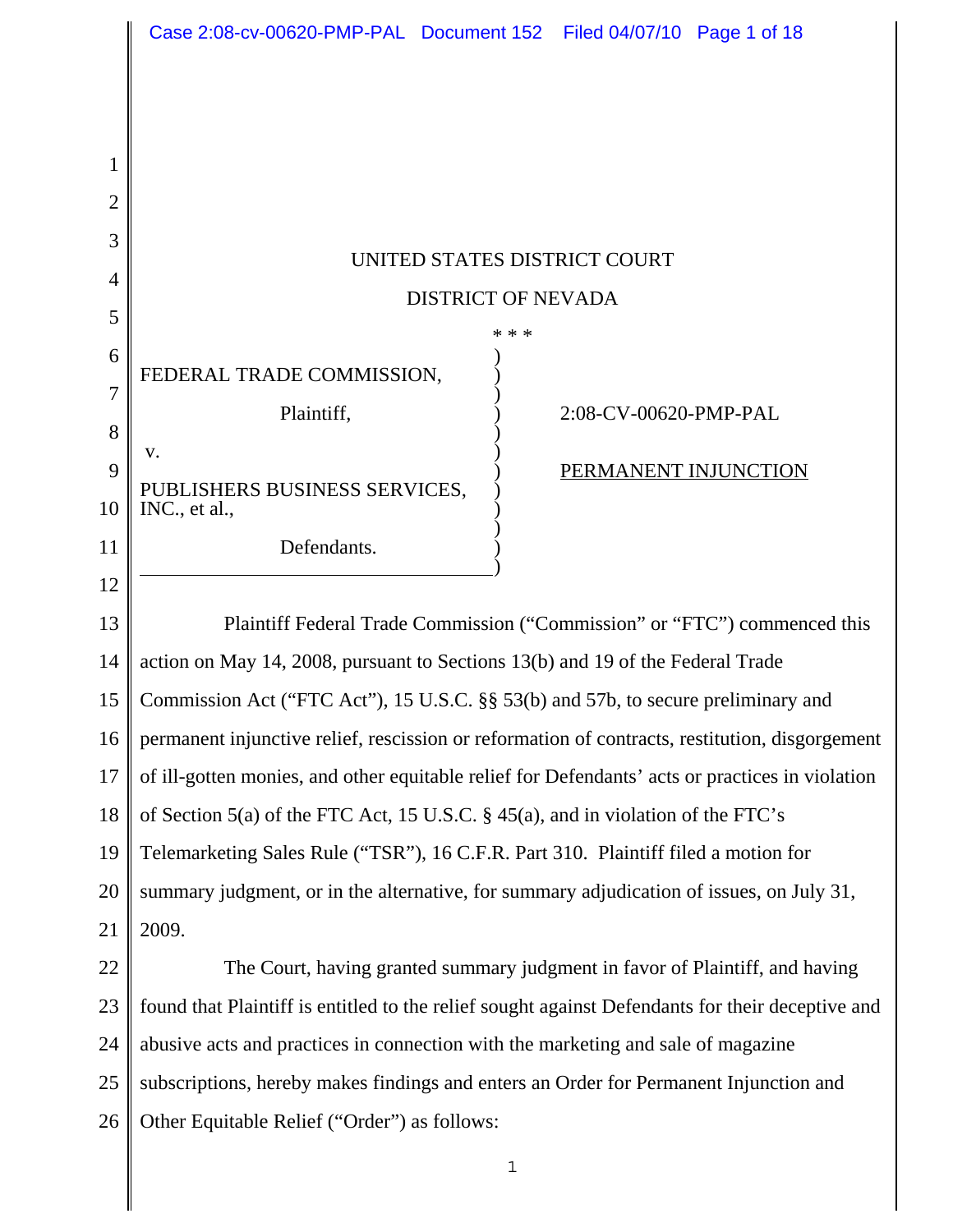#### **FINDINGS OF FACT AND CONCLUSIONS OF LAW**

 $\mathcal{D}_{\mathcal{L}}$ 3 4 5 6 7 8 9 10 11 12 13 14 15 16 17 18 19 20 21 22 23 24 25 26 1. This Court has jurisdiction over the subject matter of this action and each of the parties. Venue lies properly with this Court. 2. Pursuant to Sections 13(b) and 19 of the FTC Act, 15 U.S.C. §§ 53(b) and 57b, the Commission has the authority to seek the relief contained herein. 3. The acts and practices of Defendants, as alleged in the Amended Complaint, are in or affecting commerce, as defined in Section 4 of the FTC Act, 15 U.S.C. § 44. 4. The Commission's Amended Complaint states a claim upon which relief may be granted against Defendants under Sections 5(a), 13(b), and 19 of the FTC Act, 15 U.S.C. §§ 45(a), 53(b) and 57b, the Telemarketing and Consumer Fraud and Abuse Prevention Act ("Telemarketing Act"),  $15 \text{ U.S.C. }$  § 6101 et seq., and the TSR, 16 C.F.R. Part 310, as amended. 5. There is no genuine issue as to any material fact concerning the liability of Defendants for the illegal practices charged in the Amended Complaint. 6. Undisputed facts show that in the course of telemarketing magazine subscriptions, Defendants engaged in a pattern and practice of making material misrepresentations to consumers to trick consumers into believing they had entered into enforceable contracts in which they agreed to pay Defendants hundreds of dollars for non-cancellable long-term magazine subscriptions. 7. Undisputed facts show that in the course of telemarketing magazine subscriptions, Defendants engaged in a pattern and practice of making abusive and harassing telephone calls to scare consumers into paying them hundreds of dollars for non-cancellable long-term magazine subscriptions. 8. As no material facts are in dispute, the FTC is entitled to judgment as a matter of law pursuant to Rule 56(c) of the Federal Rules of Civil Procedure. 9. There is a reasonable likelihood that Defendants will continue to engage in the same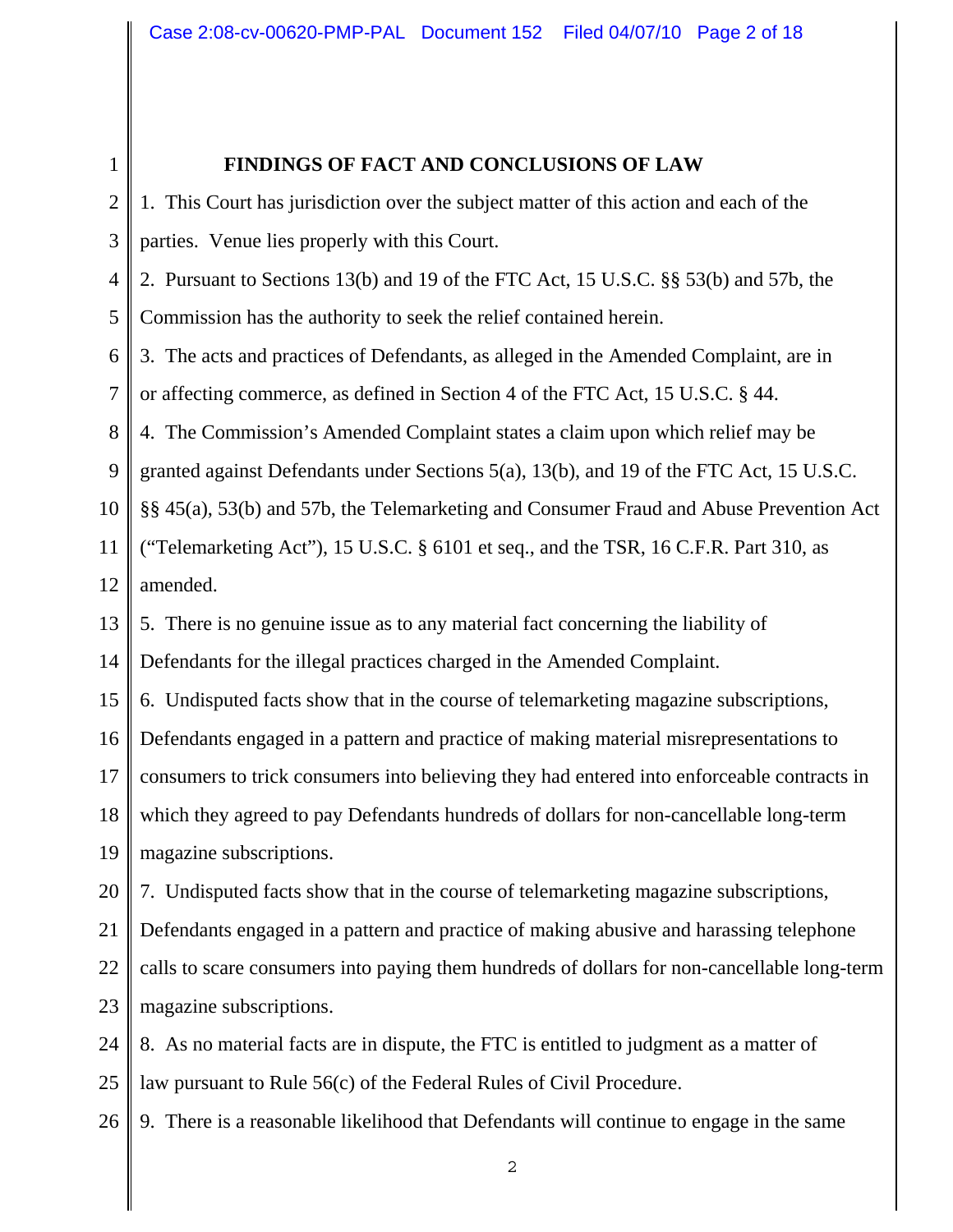1 2 or similar activities alleged in the Commission's Amended Complaint unless permanently enjoined from such acts and practices.

#### **DEFINITIONS**

4 5 1. "Amended Complaint" means the "Amended Complaint for Injunctive and Other Equitable Relief" filed in this case on February 5, 2009.

3

6 7 8 9 10 11 12 13 14 15 2. "Assisting others" means providing substantial assistance or support to any person while knowing or consciously avoiding knowing that the person or entity is engaged in any act or practice that violates this Order, Section 5 of the FTC Act, 15 U.S.C. § 45, or the TSR, 16 C.F.R. Part 310. For purposes of this Order, providing substantial assistance or support includes, but is not limited to: (1) performing customer service functions, including, but not limited to, receiving or responding to consumer complaints; (2) formulating or providing, or arranging for the formulation or provision of, any telephone sales script, debt collection script, form collection letter, or any other marketing material; (3) providing names of, or assisting in the generation of, potential customers; or (4) performing marketing services of any kind.

16 17 18 19 20 3. "Billing information" means any data (including but not limited to name, address, telephone number, e-mail address, account number, routing number, date of birth, or social security number) that enables any person to access a customer's account, such as a credit card, checking, savings, share or similar account, utility bill, mortgage loan account, or debit card.

21 22 4. "Complaint" means the "Complaint for Injunctive and Other Equitable Relief" filed in this case on May 14, 2008.

23 24 25 26 5. "Corporate Defendants" means Publishers Business Services, Inc., Ed Dantuma Enterprises, Inc., also doing business as Publishers Direct Services and Publishers Business Services, and their successors and assigns, and each of them by whatever names each might be known.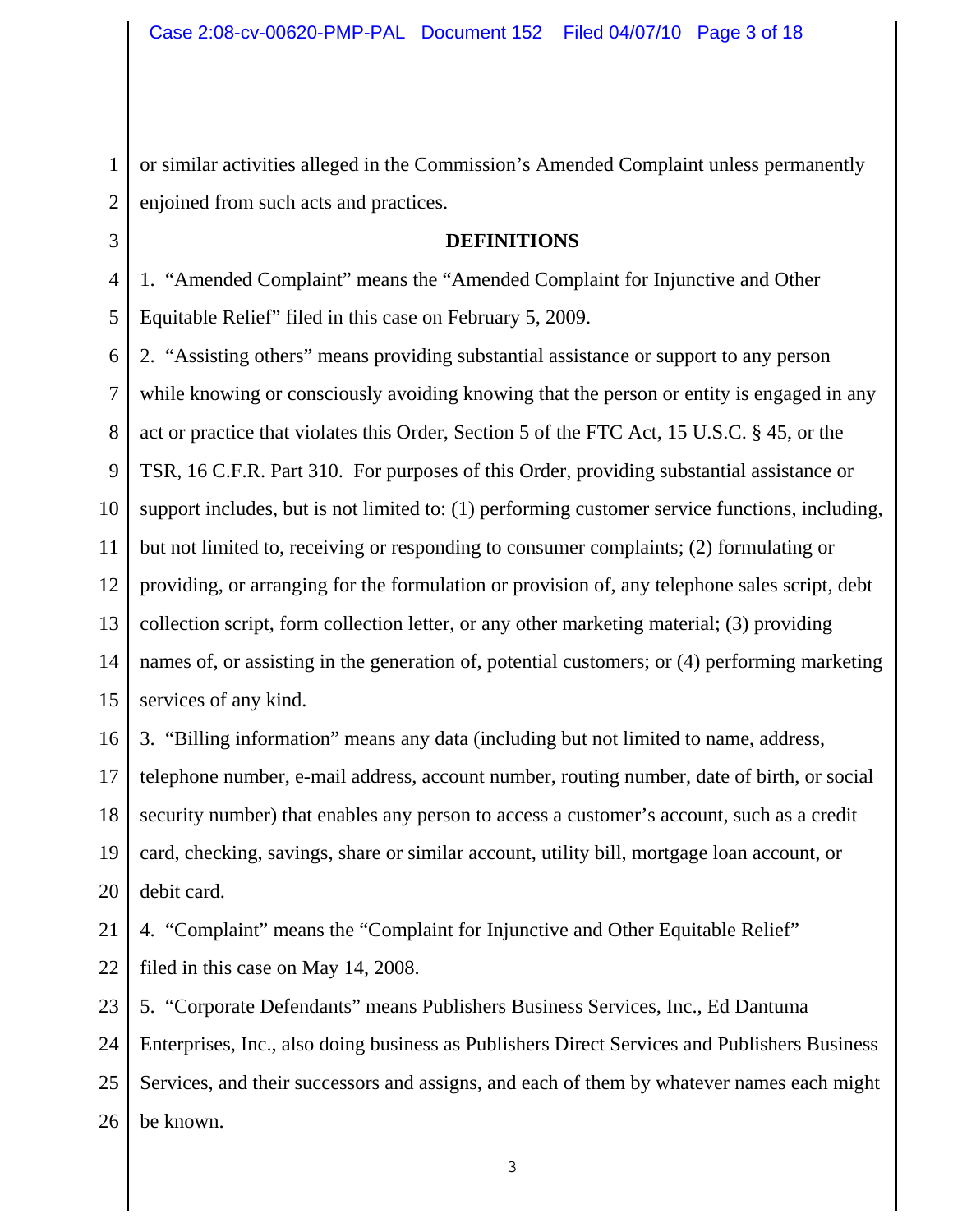6. "Defendants" means the Individual Defendants and Corporate Defendants,

 $\mathcal{D}_{\mathcal{L}}$ 3 individually, collectively, or in any combination, and each of them by whatever names each might be known.

4 5 7. "Document" is synonymous in meaning and equal in scope to the usage of the term in Rule 34(a) of the Federal Rule of Civil Procedure and includes:

6 7

8

9

10

11

12

1

1. The original and copies of any written, typed, printed, transcribed, taped, recorded, filmed, or graphic matter or other data compilations of any kind, whether in hard copy or stored electronically. The term "document" includes but is not limited to: letters, e-mail and other correspondence, messages, memoranda, interoffice communications, notes, reports, summaries, manuals, magnetic tapes or discs, tabulations, books, records, checks, invoices, work papers, journals, ledgers, statements, returns, reports, schedules, or files; and

13 14 15 16 17 18 19 20 21 2. Any information electronically stored on any desktop personal computer or workstation; laptop, notebook or other portable computer (whether assigned to individuals or in pools of computers available for shared use); home computers used for work-related purposes; backup disks and tapes, archive disks and tapes, and other forms of offline storage, whether stored onsite with the computer used to generate them, stored offsite in another company facility, or stored offsite by a third party; and computers and related offline storage used by Defendants' participating associates, which may include persons who are not employees of the company or who do not work on company premises.

22 8. "Individual Defendants" means Persis Dantuma, Edward F. Dantuma, Brenda

23 24 Dantuma Schang, Dries Dantuma, Dirk Dantuma, and Jeffrey Dantuma, and each of them by whatever names each might be known.

25 26 9. "Material" means likely to affect a person's choice of, or conduct regarding, goods or services.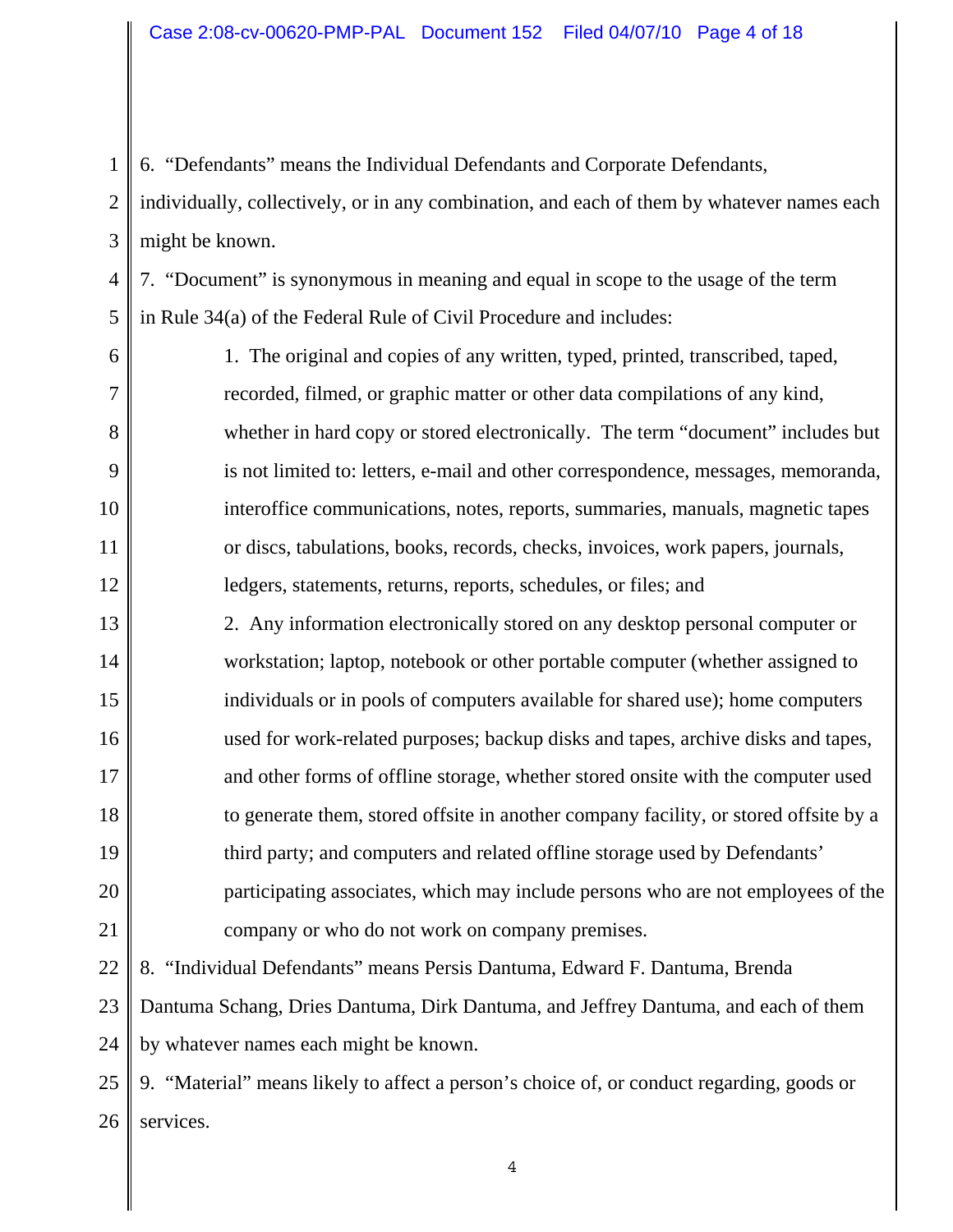1  $\mathcal{D}_{\mathcal{L}}$ 10. "Person" means any individual, group, unincorporated association, limited or general partnership, corporation, or other business entity.

3 4 11. "Preliminary Injunction" means the "Stipulation and Preliminary Injunction," entered in this case on June 3, 2008.

## 5 6 7

12

15

16

17

18

19

20

21

22

23

24

25

26

# **ORDER**

### **I. PROHIBITED MISREPRESENTATIONS**

8 9 10 11 IT IS HEREBY ORDERED that, in connection with the advertising, promotion, offering, or sale of magazine subscriptions, Defendants, their officers, agents, servants, employees, and all other persons or entities in active concert or participation with them who receive actual notice of this Order by personal service or otherwise, are hereby restrained and enjoined from, directly or indirectly, misrepresenting, expressly or by implication:

A. During Defendants' initial marketing contact with any consumer:

#### 13 14 1. Any fact material to the consumer's decision to purchase any magazine subscription;

2. That Defendants' purpose in contacting the consumer is to conduct a survey;

3. That Defendants will send magazines to the consumer as a free gift;

4. The weekly, monthly, or other periodic cost at which Defendants will sell magazines to the consumer;

5. The total cost that the consumer must pay for a magazine subscription;

B. In any of Defendants' communications with any consumer:

 $\sim$  5

1. Any fact material to the consumer's decision to purchase any magazine subscription;

2. That Defendants' purpose in contacting the consumer is to conduct a survey;

3. That Defendants will send magazines to the consumer as a free gift;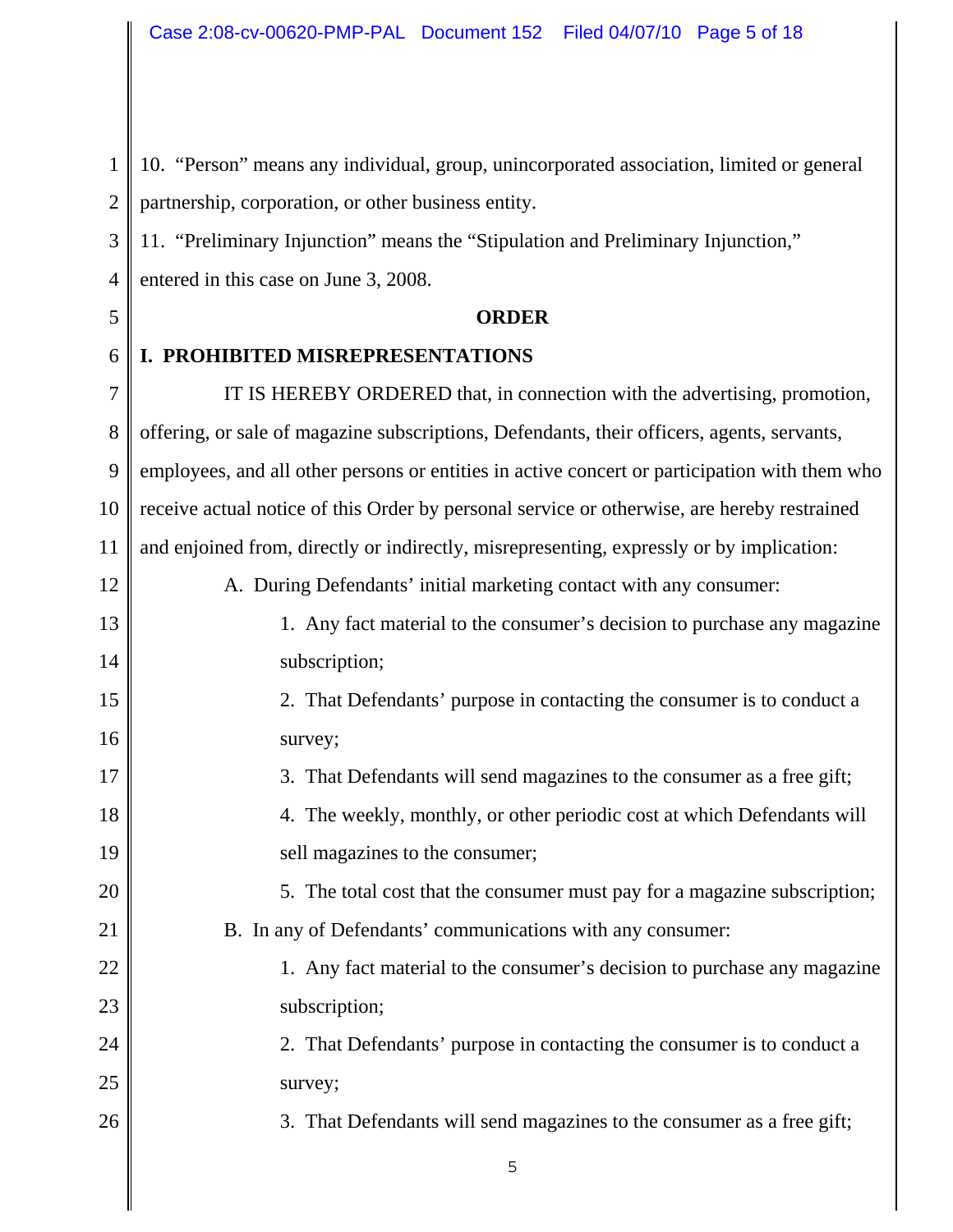| 1  | 4. The weekly, monthly, or other periodic cost at which Defendants will                       |  |
|----|-----------------------------------------------------------------------------------------------|--|
| 2  | sell magazines to the consumer;                                                               |  |
| 3  | 5. The total cost that the consumer must pay for a magazine subscription;                     |  |
| 4  | 6. That the consumer previously entered into a contract, verbal or                            |  |
| 5  | otherwise, with any Defendant to purchase magazine subscriptions, and                         |  |
| 6  | therefore is obligated to pay any Defendant for the magazine                                  |  |
| 7  | subscriptions;                                                                                |  |
| 8  | 7. The total price for magazine subscriptions or the shipping and handling                    |  |
| 9  | cost that the consumer previously agreed to pay to Defendants;                                |  |
| 10 | 8. That the consumer has given his or her express informed consent to                         |  |
| 11 | purchase magazine subscriptions, and therefore is obligated to pay a                          |  |
| 12 | Defendant for the magazine subscriptions; and                                                 |  |
| 13 | 9. The amount of money that any Defendant has remitted to a magazine                          |  |
| 14 | publisher for subscriptions on behalf of the consumer.                                        |  |
| 15 | II. PROHIBITED BUSINESS PRACTICES                                                             |  |
| 16 | IT IS FURTHER ORDERED that, in connection with the advertising, promotion,                    |  |
| 17 | offering, or sale of magazine subscriptions, Defendants, their officers, agents, servants,    |  |
| 18 | employees, and all other persons or entities in active concert or participation with them who |  |
| 19 | receive actual notice of this Order by personal service or otherwise, are hereby restrained   |  |
| 20 | and enjoined from:                                                                            |  |
| 21 | A. Failing to clearly and conspicuously disclose, contemporaneous with                        |  |
| 22 | Defendants' presentation to any consumer of any terms of an offer to provide                  |  |
| 23 | magazine subscriptions:                                                                       |  |
| 24 | 1. All fees, costs, cancellation terms, material refund terms or the fact that                |  |
| 25 | refunds are not provided;                                                                     |  |
| 26 | 2. All material conditions, limitations, restrictions to purchase or the good                 |  |
|    | 6                                                                                             |  |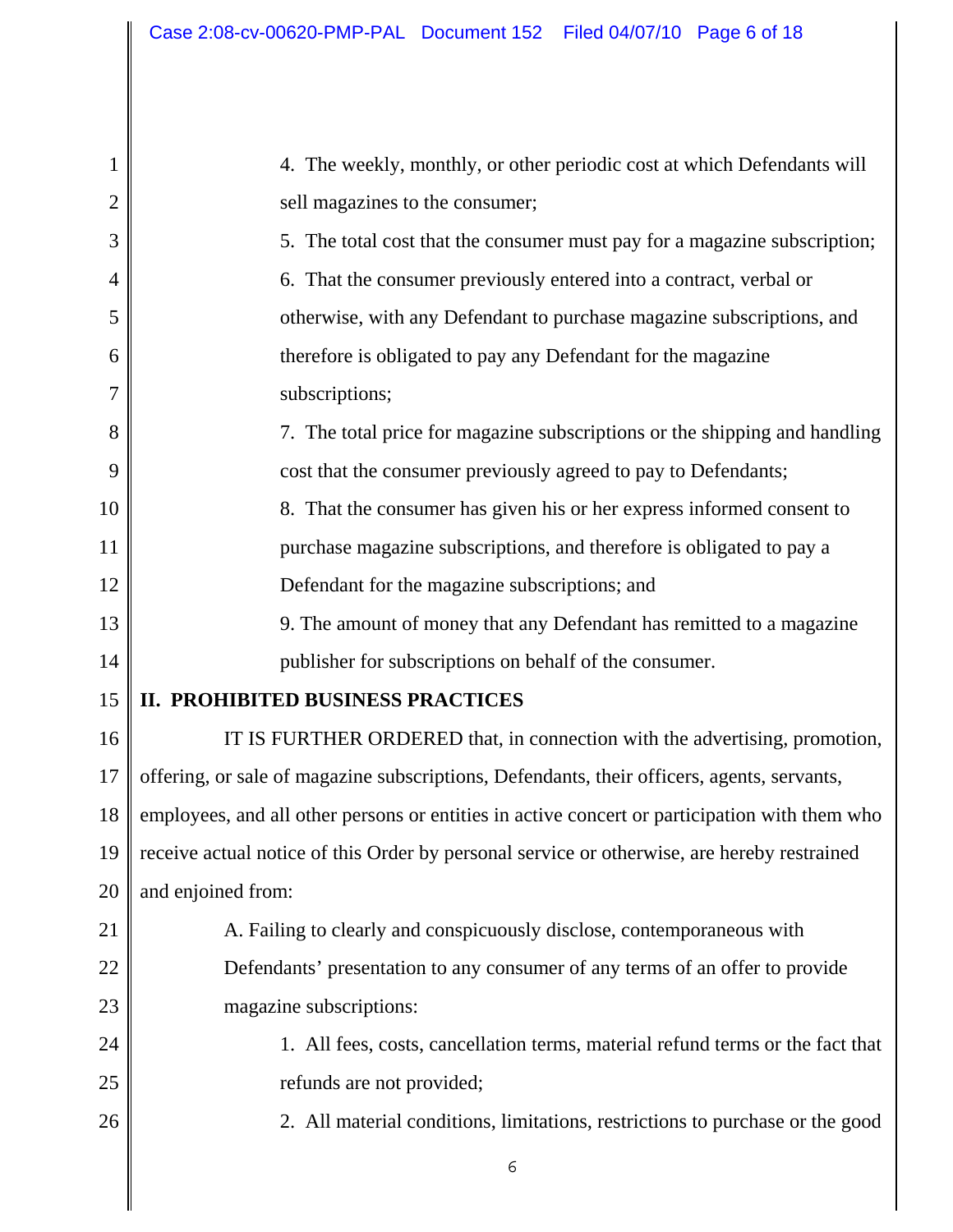| 1              | or service that is the subject of the offer (including any promotion              |
|----------------|-----------------------------------------------------------------------------------|
| $\overline{2}$ | associated with "free" goods or services); and                                    |
| 3              | 3. All material terms and conditions of any payment plan, including but           |
| 4              | not limited to: the dollar amount of the first payment and when it will be        |
| 5              | charged or become due; the dates or frequency (e.g., weekly, monthly,             |
| 6              | quarterly) of all subsequent charges or payment(s); the dollar amounts of         |
| 7              | each subsequent charge or payment; and the total cost that the consumer           |
| 8              | will incur pursuant to the subscription term and the payment plan;                |
| 9              | B. Directly or indirectly causing billing information to be submitted for payment |
| 10             | unless Defendants first obtain the consumer's express informed consent to be      |
| 11             | charged for the goods or services, which must be evidenced by:                    |
| 12             | 1. A written agreement with the consumer that includes all of the                 |
| 13             | information required to be disclosed pursuant to Subsection A of this             |
| 14             | Section, above, and the consumer's signature acknowledging receipt of             |
| 15             | these disclosures; or                                                             |
| 16             | 2. The consumer's express oral authorization as part of an                        |
| 17             | audio-recording which:                                                            |
| 18             | a. Includes the entirety of Defendants' solicitation and the                      |
| 19             | consumer's agreement, including the initial sales pitch and any                   |
| 20             | follow-up solicitations in which Defendants present any terms of                  |
| 21             | their offer to provide magazine subscriptions;                                    |
| 22             | b. Clearly evidences the consumer's receipt of both the information               |
| 23             | required to be disclosed pursuant to Subsection A of this Section,                |
| 24             | above, and the information required to be disclosed pursuant to the               |
| $25\,$         | <b>Telemarketing Sales Rule;</b>                                                  |
| 26             | c. Clearly evidences the consumer's authorization of payment for                  |
|                |                                                                                   |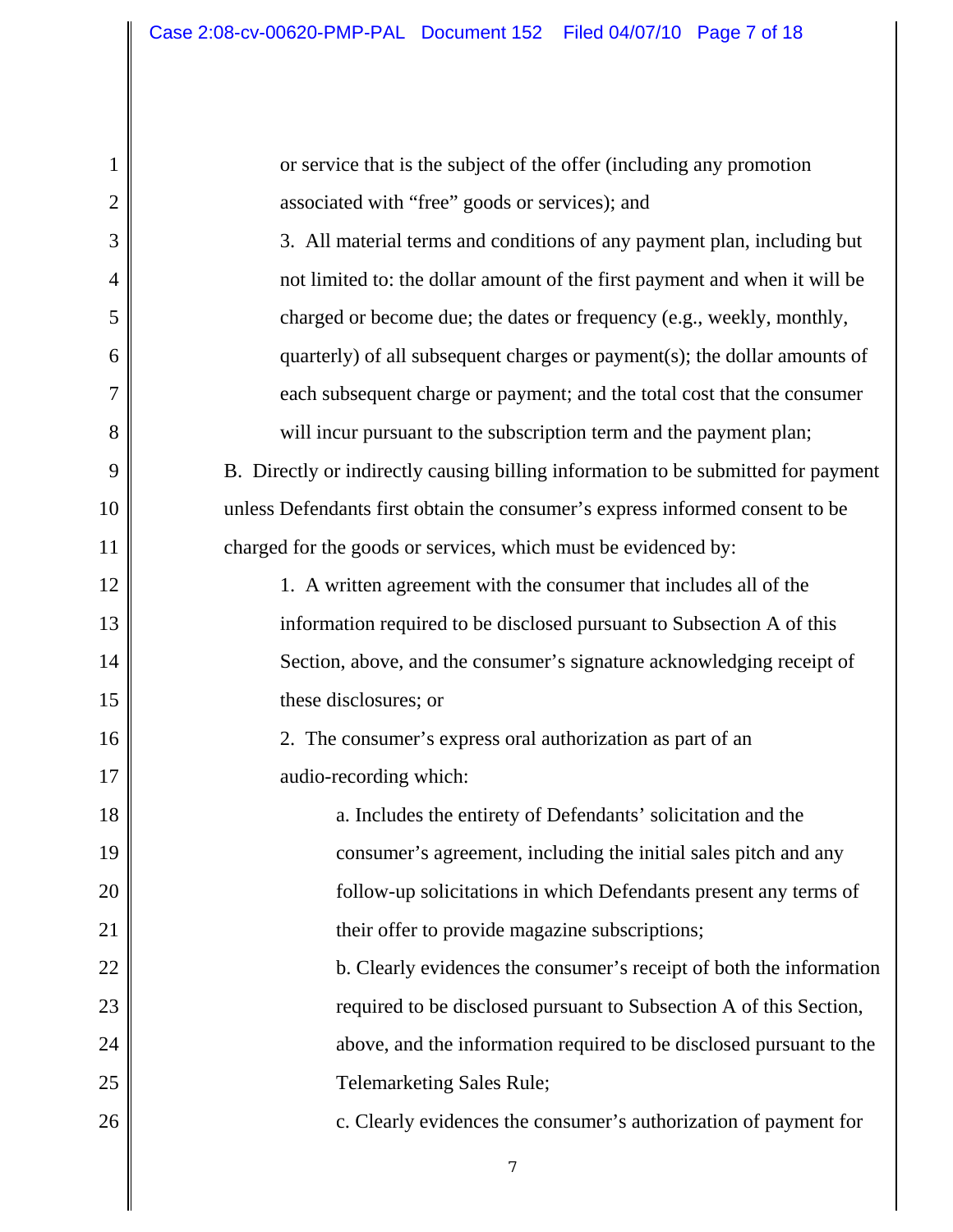| 1              | the goods or services that are the subject of the solicitation and                            |  |
|----------------|-----------------------------------------------------------------------------------------------|--|
| $\overline{2}$ | agreement;                                                                                    |  |
| 3              | d. Can be identified and located by either the consumer's name or                             |  |
| 4              | telephone number; and                                                                         |  |
| 5              | e. Is made available upon request to the consumer, the consumer's                             |  |
| 6              | bank or other billing entity, the Commission, state attorneys                                 |  |
| 7              | general, and other governmental consumer protection agencies;                                 |  |
| 8              | C. Offering to sell and selling magazine subscriptions to the consumer for a term             |  |
| 9              | which exceeds the maximum subscription term authorized by the publishers for                  |  |
| 10             | that magazine; and                                                                            |  |
| 11             | D. Collecting or attempting to collect money from the consumer for a                          |  |
| 12             | subscription term which exceeds the term of the subscription which Defendants                 |  |
| 13             | order from the magazine publishers for the consumer.                                          |  |
| 14             | III. PROHIBITION AGAINST VIOLATING THE TELEMARKETING SALES                                    |  |
| 15             | <b>RULE</b>                                                                                   |  |
| 16             | IT IS FURTHER ORDERED that Defendants, their officers, agents, servants,                      |  |
| 17             | employees, and all other persons or entities in active concert or participation with them who |  |
| 18             | receive actual notice of this Order by personal service or otherwise, are hereby restrained   |  |
| 19             | and enjoined from directly or indirectly violating, or assisting others to violate, any       |  |
| 20             | provision of the FTC's Telemarketing Sales Rule, 16 C.F.R. Part 310, including but not        |  |
| 21             | limited to:                                                                                   |  |
| 22             | A. Section 310.4(d)(2), which prohibits a telemarketer during an outbound                     |  |
| 23             | telephone call or internal or external upsell to induce the purchase of goods or              |  |
| 24             | services from failing to disclose truthfully, promptly, and in a clear and                    |  |
| 25             | conspicuous manner to the person receiving the call, that the purpose of the call             |  |
| 26             | is to sell goods or services;                                                                 |  |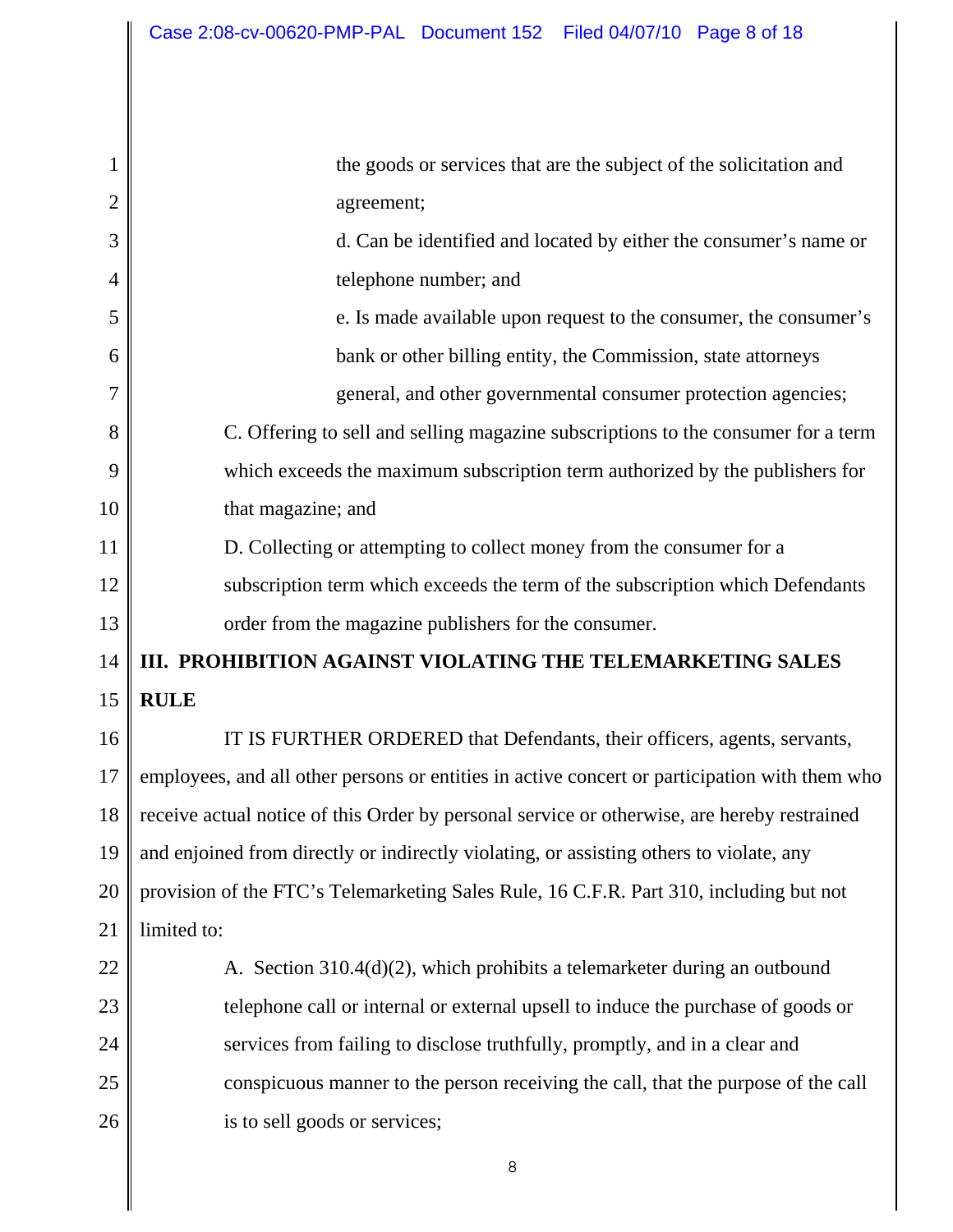| 1              | B. Section $310.3(a)(2)(i)$ , which prohibits a seller or telemarketer from                  |  |
|----------------|----------------------------------------------------------------------------------------------|--|
| $\overline{2}$ | misrepresenting, directly or by implication, in connection with the sale of goods            |  |
| 3              | or services, the total costs to purchase, receive, or use, and the quantity of, any          |  |
| 4              | goods or services that are the subject of a sales offer;                                     |  |
| 5              | C. Section $310.3(a)(2)(iv)$ , which prohibits a seller or telemarketer from                 |  |
| 6              | misrepresenting, directly or by implication, in connection with the sale of goods            |  |
| 7              | or services, any material aspect of the nature or terms of the seller's refund,              |  |
| 8              | cancellation, exchange, or repurchase policies;                                              |  |
| 9              | D. Section $310.3(a)(4)$ , which prohibits a seller or telemarketer from making a            |  |
| 10             | false or misleading statement to induce any person to pay for goods or services;             |  |
| 11             | and                                                                                          |  |
| 12             | E. Section $310.4(b)(1)$ , which prohibits a telemarketer from causing, or a seller          |  |
| 13             | from causing a telemarketer to cause, any telephone to ring, or engaging any                 |  |
| 14             | person in telephone conversation, repeatedly or continuously with intent to                  |  |
| 15             | annoy, abuse, or harass any person at the called number.                                     |  |
| 16             | IV. MONITORING REQUIREMENT                                                                   |  |
| 17             | IT IS FURTHER ORDERED that, in connection with the advertising, promotion,                   |  |
| 18             | offering, or sale of magazine subscriptions, Defendants shall take reasonable steps          |  |
| 19             | sufficient to monitor and ensure that all of Defendants' agents, representatives, employees, |  |
| 20             | independent contractors, and contract employees comply with the requirements of Sections     |  |
| 21             | I, II, III, and IV of this Order, and when such persons are engaged in telemarketing such    |  |
| 22             | steps shall include but are not limited to the following:                                    |  |
| 23             | A. Providing each of Defendants' agents, representatives, employees,                         |  |
| 24             | independent contractors, and contract employees with a copy of this Order;                   |  |
| 25             | B. Establishing and adhering to a procedure for receiving and responding to                  |  |
| 26             | consumer complaints of violations of the FTC Act, the Telemarketing Sales Rule,              |  |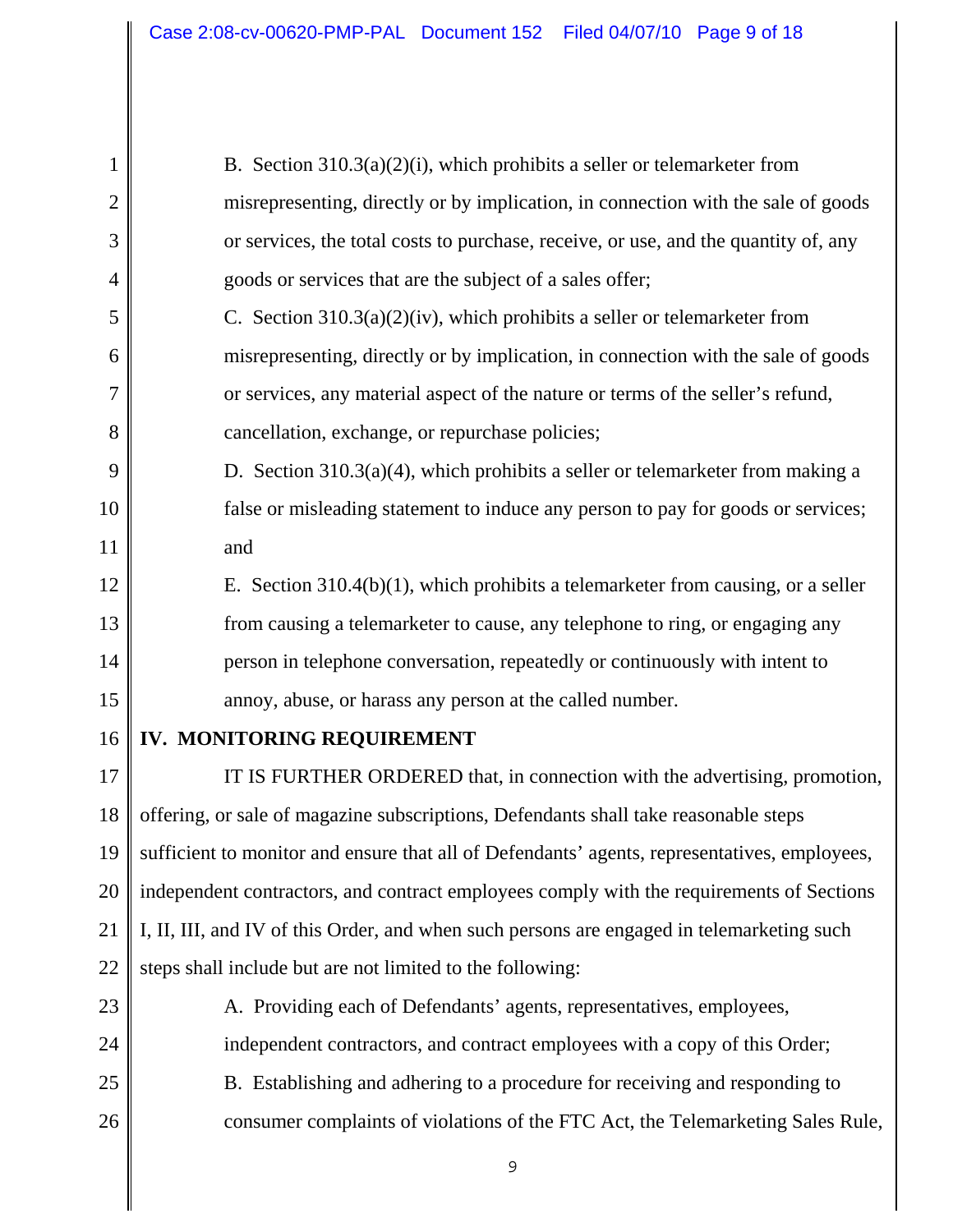or this Order;

26

1  $\mathcal{D}_{\mathcal{L}}$ 3 4 5 6 7 8 9 10 11 12 13 14 15 16 17 18 19 20 21 22 23 24 25 C. Ascertaining the number and nature of consumer complaints that pertain to each agent, representative, employee, independent contractor, or contract employee; D. Promptly and fully investigating, and resolving, any consumer complaint; and E. Taking corrective action, which may include training, disciplining, and/or terminating any such person whom Defendants determine is not complying with the FTC Act, the Telemarketing Sales Rule, or this Order; Provided however, that this subsection does not authorize or require Defendants to take any action that violates any federal, state, or local law. **V. MONITORING COMPLIANCE OF SALES PERSONNEL** IT IS FURTHER ORDERED that Defendants, and their officers, agents, servants, employees, and those persons in active concert or participation with them who receive actual notice of this Order by personal service or otherwise, in connection with any business where any Defendant is the majority owner of the business or directly or indirectly manages or controls the business, are hereby permanently restrained and enjoined from: A. Failing to take reasonable steps sufficient to monitor and ensure that all employees, agents, and independent contractors engaged in sales or other customer service functions comply with Section II, III, and IV of this Order. Such steps shall include adequate monitoring of sales presentations or other calls with customers, and shall also include, at a minimum, the following: 1. listening to the oral representations made by persons engaged in sales or other customer service functions; 2. establishing a procedure for receiving and responding to consumer complaints; and

3. ascertaining the number and nature of consumer complaints regarding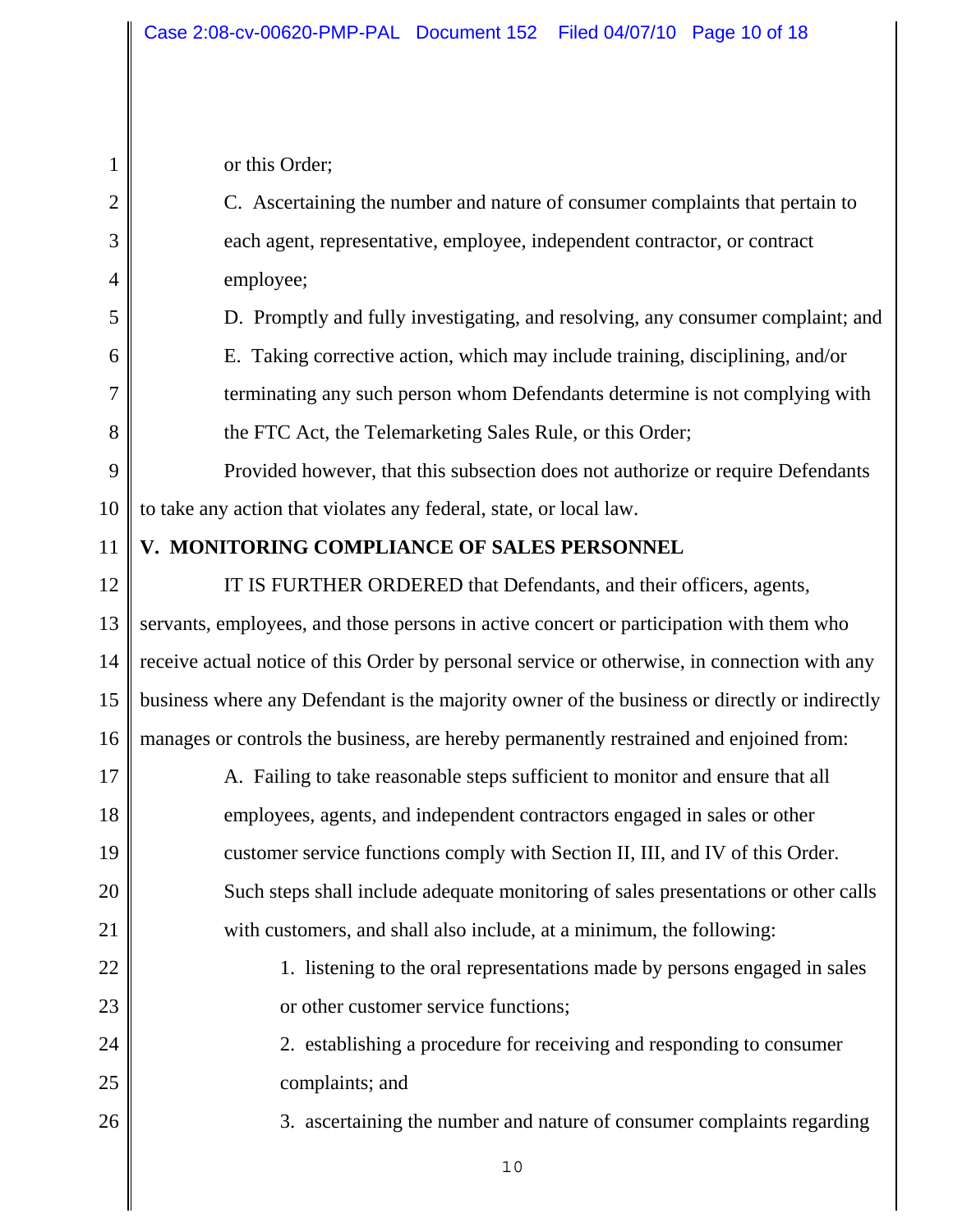| 1              | transactions in which each employee or independent contractor is                              |  |
|----------------|-----------------------------------------------------------------------------------------------|--|
| $\overline{2}$ | involved;                                                                                     |  |
| 3              | Provided that this Paragraph does not authorize or require the Defendants to take             |  |
| $\overline{4}$ | any steps that violate any federal, state, or local laws;                                     |  |
| 5              | B. Failing promptly to investigate fully any consumer complaint received by any               |  |
| 6              | business to which this Section applies; and                                                   |  |
| 7              | C. Failing to take corrective action with respect to any sales person Defendants              |  |
| 8              | determine is not complying with this Order, which may include training,                       |  |
| 9              | disciplining, and/or terminating such sales person.                                           |  |
| 10             | VI. DISCLOSURE OF CUSTOMER INFORMATION                                                        |  |
| 11             | IT IS FURTHER ORDERED that Defendants, and their officers, agents,                            |  |
| 12             | servants, and employees, and all other persons or entities in active concert or participation |  |
| 13             | with them who receive actual notice of this Order by personal service or otherwise, are       |  |
| 14             | permanently restrained and enjoined from selling, renting, leasing, transferring, or          |  |
| 15             | otherwise disclosing the name, address, telephone number, credit card number, bank            |  |
| 16             | account number, e-mail address, or other identifying information of any person who paid       |  |
| 17             | any money to any Defendant, at any time prior to entry of this Order, for any product or      |  |
| 18             | service about or related to magazine subscriptions. Provided, however, that Defendants        |  |
| 19             | may disclose such identifying information to a law enforcement agency or as required by       |  |
| 20             | any law, regulation, or court order.                                                          |  |
| 21             | VII. COMPLIANCE MONITORING                                                                    |  |
| 22             | IT IS FURTHER ORDERED that for the purpose of monitoring and                                  |  |
| 23             | investigating compliance with any provision of this Order,                                    |  |
| 24             | A. Within ten (10) days of receipt of written notice from a representative of the             |  |

25 26 Commission, each Defendant shall submit additional written reports, which are true and accurate and sworn to under penalty of perjury; produce documents for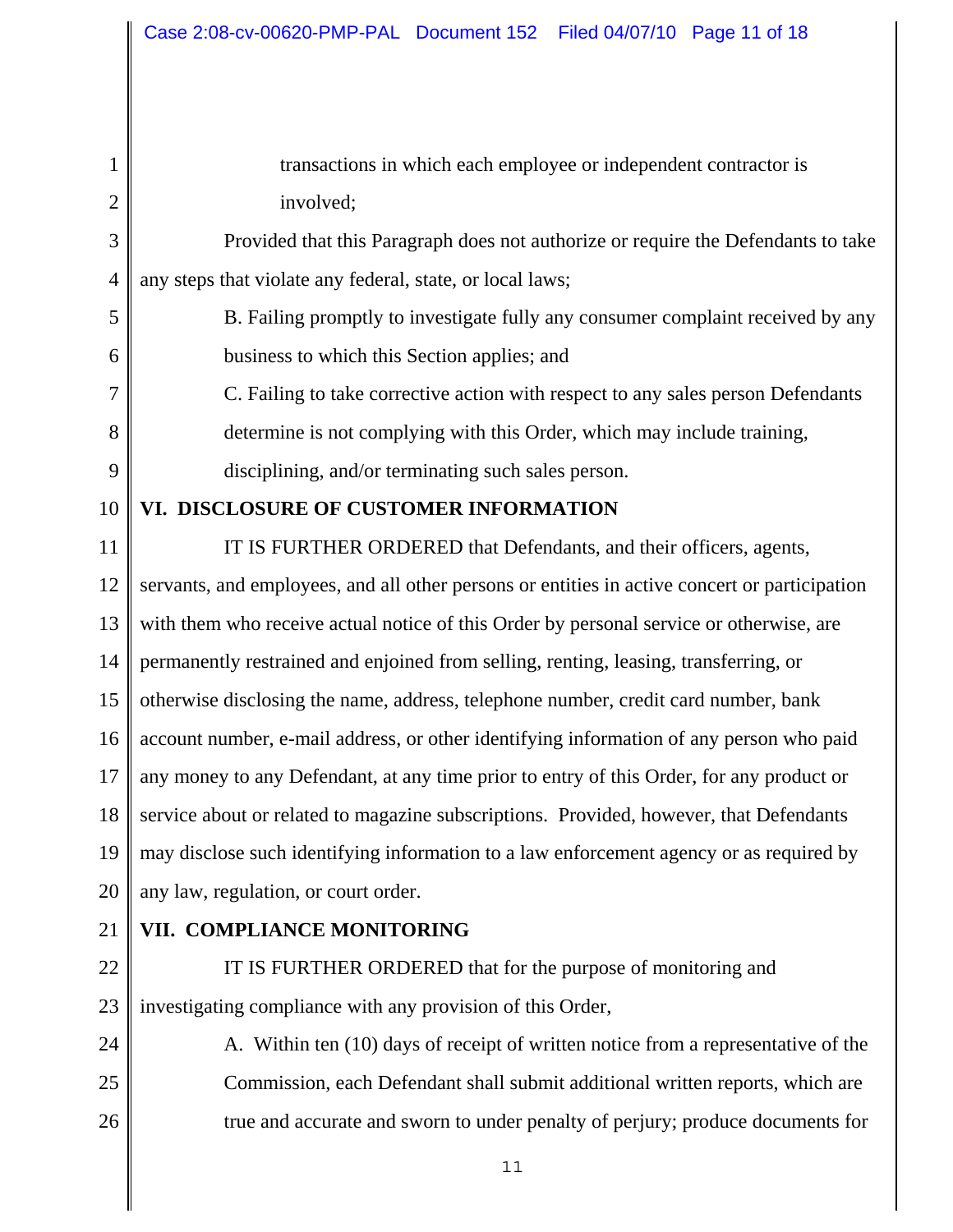inspection and copying; appear for deposition; and provide entry during normal business hours to any business location in such Defendant's possession or direct or indirect control to inspect the business operation;

B. In addition, the Commission is authorized to monitor compliance with this Order by all lawful means including, but not limited to, the following:

1. Obtaining discovery from any person, without further leave of court, using the procedures prescribed by Fed. R. Civ. P. 30, 31, 33, 34, 36, 45, and 69;

2. Posing as consumers and suppliers to Defendants, Defendants'

employees, or any other entity managed or controlled in whole or in part by Defendants, without the necessity of identification or prior notice; and C. Defendants shall permit representatives of the Commission to interview any employer, consultant, independent contractor, representative, agent, or employee who has agreed to such an interview, relating in any way to any conduct subject to this Order. The person interviewed may have counsel present.

16 17 18 19 20 Provided, however, that nothing in this Order shall limit the Commission's lawful use of compulsory process, pursuant to Sections 9 and 20 of the FTC Act, 15 U.S.C. §§ 49 and 57b-1, to obtain any documentary material, tangible things, testimony, or information relevant to unfair or deceptive acts or practices in or affecting commerce (within the meaning of 15 U.S.C.  $\S$  45(a)(1)).

21

1

2

3

4

5

6

7

8

9

10

11

12

13

14

15

#### **VIII. COMPLIANCE REPORTING**

22 23 IT IS FURTHER ORDERED that, in order that compliance with the provisions of this Order may be monitored:

A. For a period of five (5) years from the date of entry of this Order,

25 26

24

1. Each Individual Defendant shall notify the Commission of the following: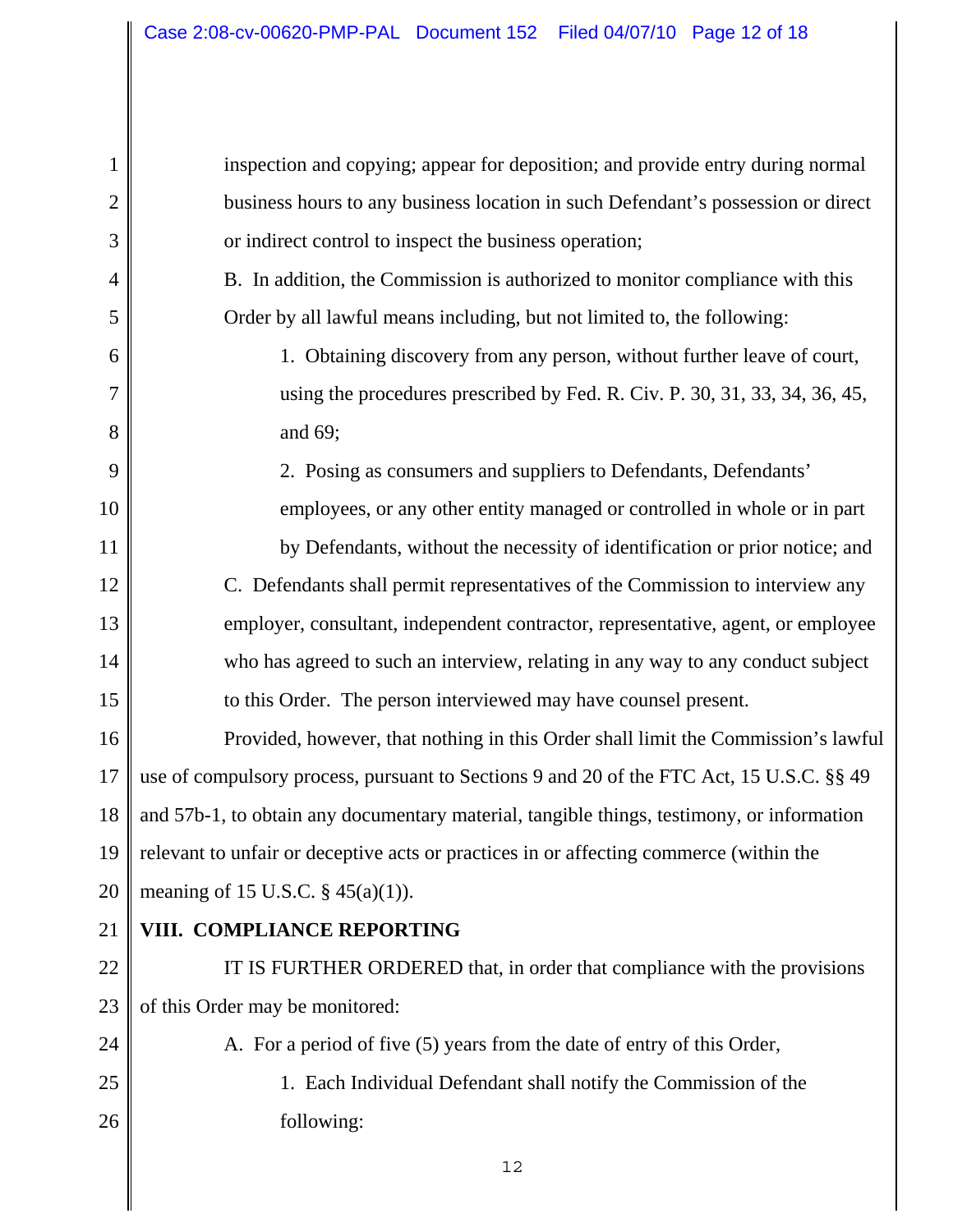2

3

4

5

6

7

8

9

10

11

12

13

14

15

16

17

18

19

20

21

22

23

24

25

26

a. Any changes in such Defendant's residence, mailing addresses, and telephone numbers, within ten (10) days of the date of such change;

b. Any changes in such Defendant's employment status (including self-employment), and any change in such Defendant's ownership in any business entity, within ten (10) days of the date of such change. Such notice shall include the name and address of each business that such Defendant is affiliated with, employed by, creates or forms, or performs services for; a detailed description of the nature of the business; and a detailed description of such Defendant's duties and responsibilities in connection with the business or employment; and

c. Any changes in such Defendant's name or use of any aliases or fictitious names;

2. Defendants shall notify the Commission of any changes in structure of any Corporate Defendant or any business entity that any Defendant directly or indirectly controls, or has an ownership interest in, that may affect compliance obligations arising under this Order, including but not limited to: incorporation or other organization; a dissolution, assignment, sale, merger, or other action; the creation or dissolution of a subsidiary, parent, or affiliate that engages in any acts or practices subject to this Order; or a change in the business name or address, at least thirty (30) days prior to such change, provided that, with respect to any proposed change in the business entity about which a Defendant learns less than thirty (30) days prior to the date such action is to take place, such Defendant shall notify the Commission as soon as is practicable after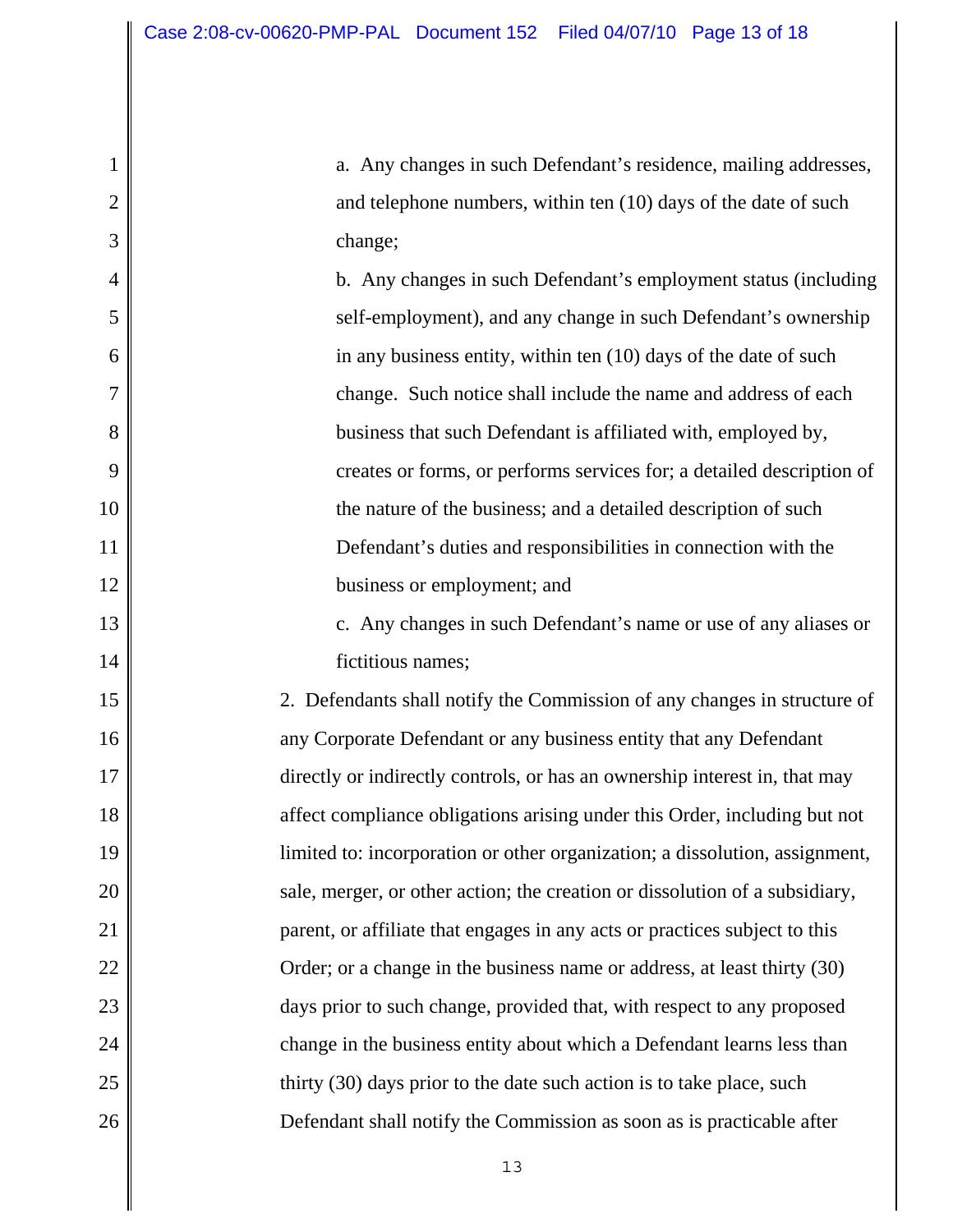obtaining such knowledge.

| 1              | obtaining such knowledge.                                                           |  |
|----------------|-------------------------------------------------------------------------------------|--|
| $\overline{2}$ | B. One hundred eighty (180) days after the date of entry of this Order and          |  |
| 3              | annually thereafter for a period of five (5) years, Defendants each shall provide a |  |
| 4              | written report to the FTC, which is true and accurate and sworn to under penalty    |  |
| 5              | of perjury, setting forth in detail the manner and form in which they have          |  |
| 6              | complied and are complying with this Order. This report shall include, but not be   |  |
| 7              | limited to:                                                                         |  |
| 8              | 1. For each Individual Defendant:                                                   |  |
| 9              | a. such Defendant's then-current residence address, mailing                         |  |
| 10             | addresses, and telephone numbers;                                                   |  |
| 11             | b. such Defendant's then-current employment status (including                       |  |
| 12             | self-employment), including the name, addresses, and telephone                      |  |
| 13             | numbers of each business that such Defendant is affiliated with,                    |  |
| 14             | employed by, or performs services for; a detailed description of the                |  |
| 15             | nature of the business; and a detailed description of such                          |  |
| 16             | Defendant's duties and responsibilities in connection with the                      |  |
| 17             | business or employment; and                                                         |  |
| 18             | c. Any other changes required to be reported under Subsection A                     |  |
| 19             | of this Section.                                                                    |  |
| 20             | 2. For all Defendants:                                                              |  |
| 21             | a. A copy of each acknowledgment of receipt of this Order,                          |  |
| 22             | obtained pursuant to the Section titled "Distribution of Order;" and                |  |
| 23             | b. Any other changes required to be reported under Subsection A                     |  |
| 24             | of this Section.                                                                    |  |
| 25             | C. Each Defendant shall notify the Commission of the filing of a bankruptcy         |  |
| 26             | petition by such Defendant within fifteen (15) days of filing.                      |  |
|                |                                                                                     |  |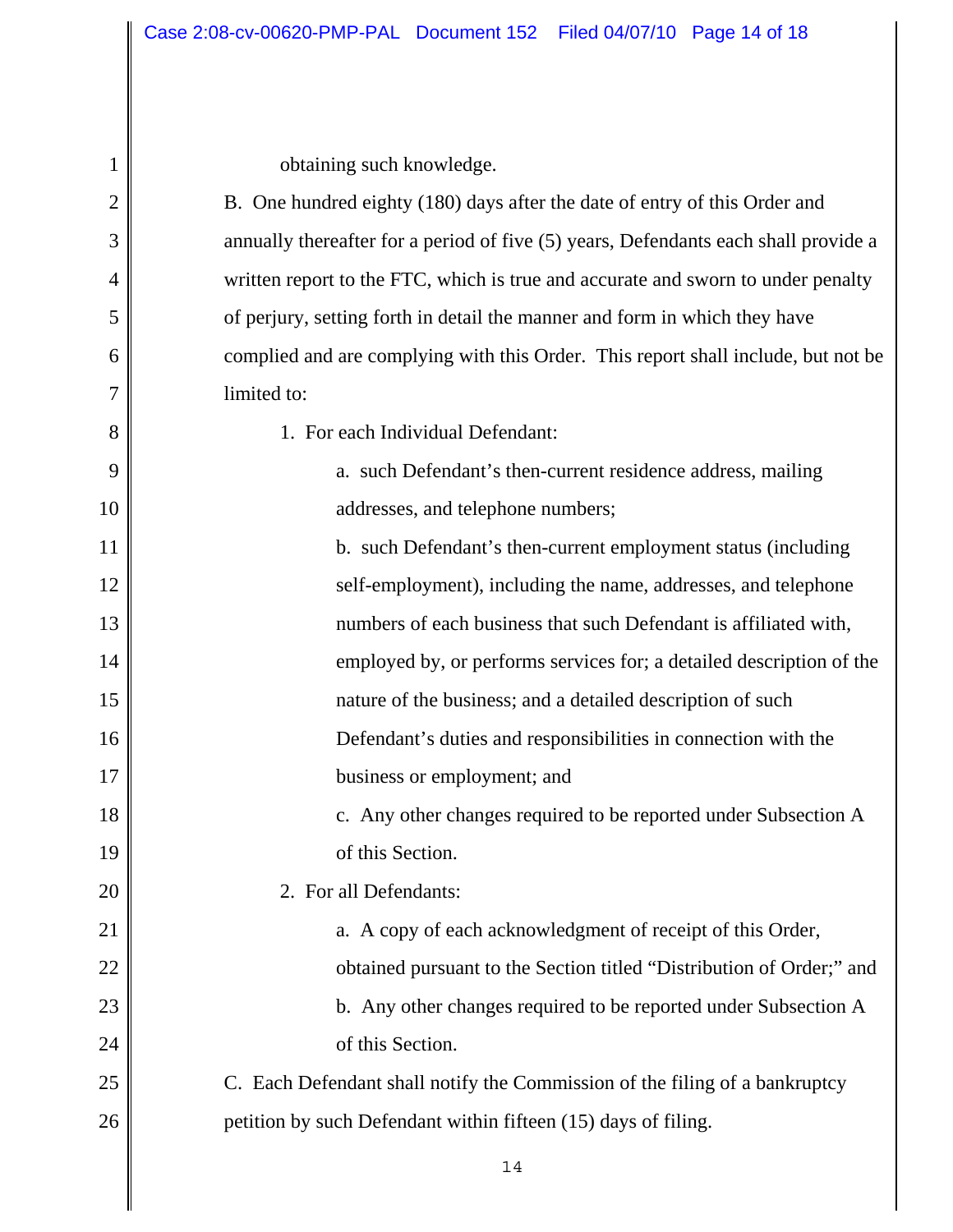1  $\mathcal{D}_{\mathcal{L}}$ 3 4 5 6 7 8 9 10 11 12 13 14 15 16 17 18 19 20 21 22 23 24 25 26 D. For the purposes of this Order, Defendants shall, unless otherwise directed by the Commission's authorized representatives, send by overnight courier all reports and notifications required by this Order to the Commission, to the following address: Associate Director for Enforcement Federal Trade Commission 600 Pennsylvania Avenue, N.W., Room NJ-2122 Washington, D.C. 20580 RE: FTC v. Publishers Business Services, Inc., et al. Provided that, in lieu of overnight courier, Defendants may send such reports or notifications by first-class mail, but only if Defendants contemporaneously send an electronic version of such report or notification to the Commission at: DEBrief@ftc.gov. E. For purposes of the compliance reporting and monitoring required by this Order, the Commission is authorized to communicate directly with each Defendant. **IX. RECORD KEEPING PROVISIONS** IT IS FURTHER ORDERED that, for a period of five (5) years from the date of entry of this Order, in connection with the advertising, promotion, offering, or sale of magazine subscriptions, Defendants, and their agents, employees, officers, corporations, and those persons in active concert or participation with them who receive actual notice of this Order by personal service or otherwise, are hereby restrained and enjoined from failing to create and retain the following records: A. Accounting records that reflect the cost of goods or services sold, revenues generated, and the disbursement of such revenues; B. Personnel records accurately reflecting: the name, address, and telephone number of each person employed in any capacity by such business, including as an independent contractor; that person's job title or position; the date upon which the person commenced work; and the date and reason for the person's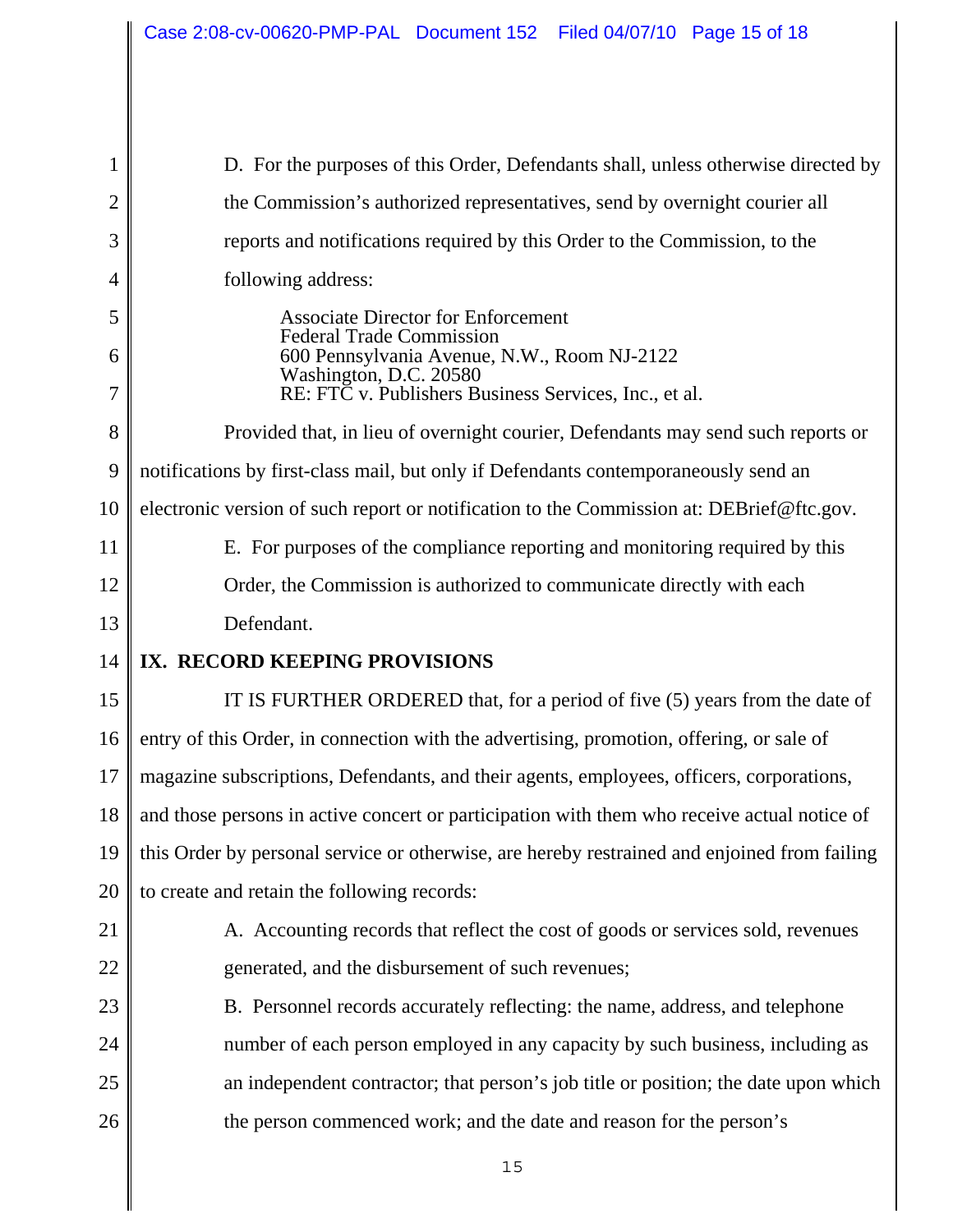1  $\mathcal{D}_{\mathcal{L}}$ 3 4 5 6 7 8 9 10 11 12 13 14 15 16 17 18 19 20 21 22 23 24 25 termination, if applicable; C. Customer files containing the names, addresses, phone numbers, dollar amounts paid, quantity of items or services purchased, and description of items or services purchased, to the extent such information is obtained in the ordinary course of business; D. Complaints and refund requests (whether received directly, indirectly, or through any third party) and any responses to those complaints or requests; E. Copies of all sales scripts, training materials, advertisements, or other marketing materials; and F. All records and documents necessary to demonstrate full compliance with each provision of this Order, including but not limited to, copies of acknowledgments of receipt of this Order required by the Sections titled "Distribution of Order" and "Acknowledgment of Receipt of Order" and all reports submitted to the FTC pursuant to the Section titled "Compliance Reporting." **X. DISTRIBUTION OF ORDER** IT IS FURTHER ORDERED that, for a period of five (5) years from the date of entry of this Order, Defendants shall deliver copies of the Order as directed below: A. Corporate Defendant: Each Corporate Defendant must deliver a copy of this Order to (1) all of its principals, officers, directors, and managers; (2) all of its employees, agents, and representatives who engage in conduct related to the subject matter of the Order; and (3) any business entity resulting from any change in structure set forth in Subsection A.2 of the Section titled "Compliance Reporting." For current personnel, delivery shall be within five (5) days of service of this Order upon such Defendant. For new personnel, delivery shall

occur prior to them assuming their responsibilities. For any business entity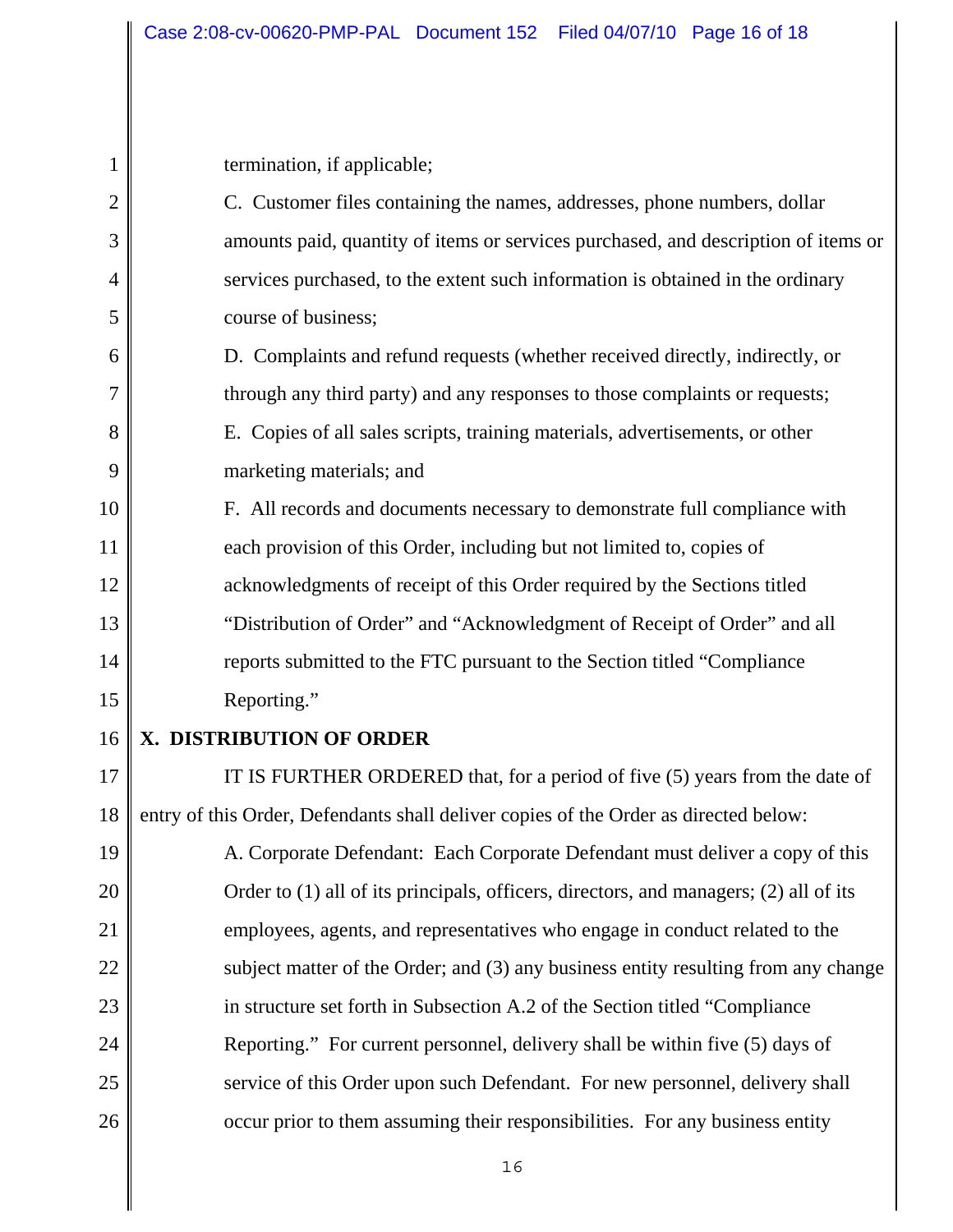resulting from any change in structure set forth in Subsection A.2 of the Section titled "Compliance Reporting," delivery shall be at least ten (10) days prior to the change in structure.

B. Individual Defendant as Control Person: For any business that an Individual Defendant controls, directly or indirectly, or in which such Defendant has a majority ownership interest, such Defendant must deliver a copy of this Order to (1) all principals, officers, directors, and managers of that business; (2) all employees, agents, and representatives of that business who engage in conduct related to the subject matter of the Order; and (3) any business entity resulting from any change in structure set forth in Subsection A.2 of the Section titled "Compliance Reporting." For current personnel, delivery shall be within five (5) days of service of this Order upon such Defendant. For new personnel, delivery shall occur prior to them assuming their responsibilities. For any business entity resulting from any change in structure set forth in Subsection A.2 of the Section titled "Compliance Reporting," delivery shall be at least ten (10) days prior to the change in structure.

C. Individual Defendant as employee or non-control person: For any business where an Individual Defendant is not a controlling person of a business but otherwise engages in conduct related to the subject matter of this Order, such Defendant must deliver a copy of this Order to all principals and managers of such business before engaging in such conduct.

D. Defendants must secure a signed and dated statement acknowledging receipt of the Order, within thirty (30) days of delivery, from all persons receiving a copy of the Order pursuant to this Section.

25 ///

1

 $\mathcal{D}_{\mathcal{L}}$ 

3

4

5

6

7

8

9

10

11

12

13

14

15

16

17

18

19

20

21

22

23